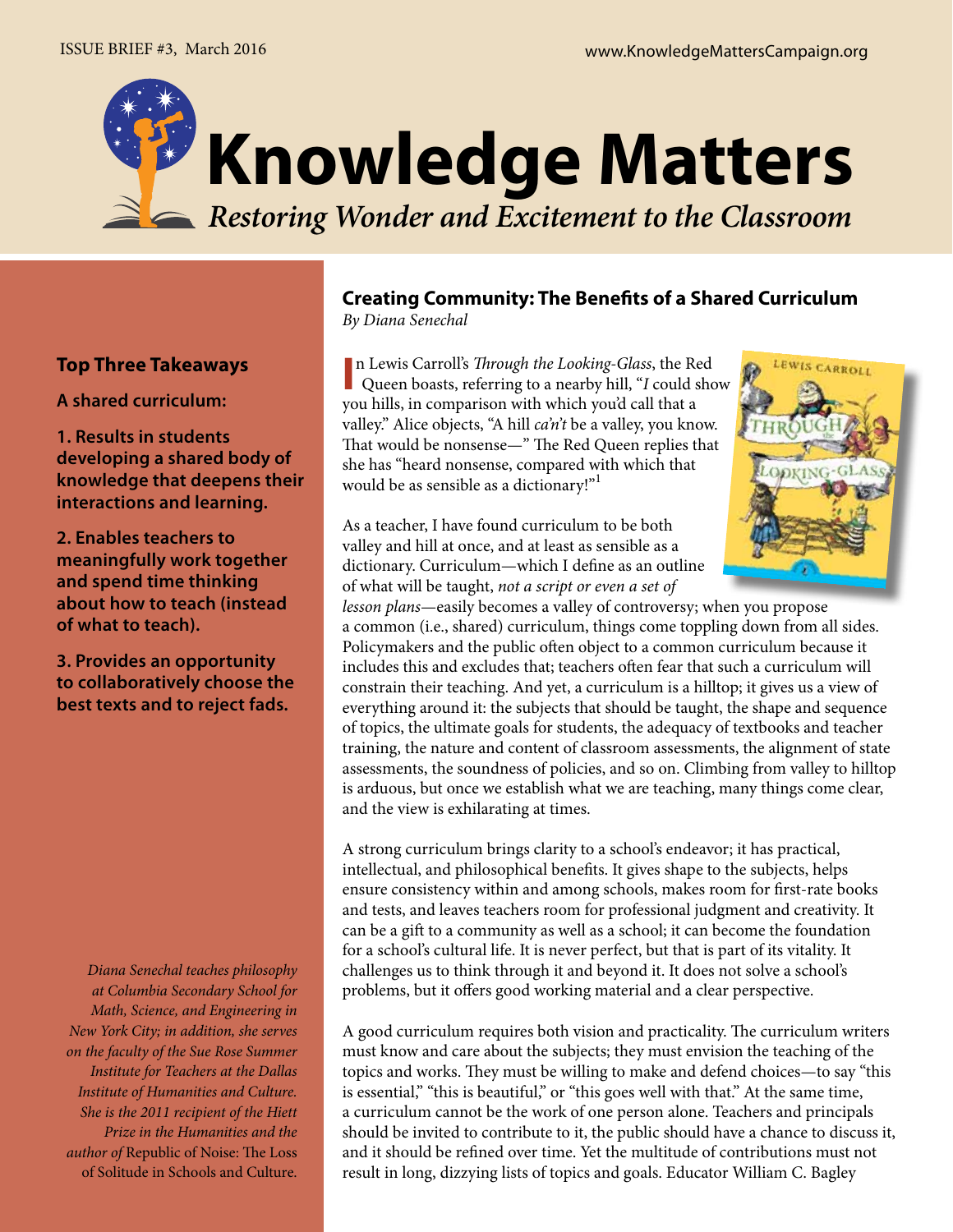# **It is impossible and undesirable to control everything that students bring to a class, but certain planned sequences can deepen and intensify the instruction.**

wrote in 1934 that "American education has long been befuddled by the multiplication of 'aims' and 'objectives"';<sup>2</sup> the problem persists today, and we should not make it worse. No matter how many people contribute to a curriculum, it should not lose its coherence and meaning; it should not try to be everything at once, or it may turn into nothing.

### **Why Is a Curriculum Essential?**

Let us start with the practical reasons. First of all, when teachers know what they are supposed to teach, they can put their energy into planning and conducting lessons and correcting student work. If teachers have to figure out what to teach, then there are many moving pieces at once and too much planning on the fly. Also, there is too much temptation to adjust the actual subject matter to the students—if they don't take to the lesson immediately, the teacher may get in the habit of scrambling for something they do like, instead of showing them how to persevere. With a common curriculum, the teacher has the authority to expect students to learn the material.

For me, a great benefit of teaching in a school with a strong, coherent curriculum was that I could draw extensively on students' background knowledge. I could ask fourth-graders what they knew about the Middle Ages, and hands would fly up. It was exciting to direct the students in *A Midsummer Night's Dream* and find that they understood some of the references to classical mythology. When my fifth-grade students were reading *Adventures of Huckleberry Finn*, a passage reminded a student of a Robert Frost poem. She ran to the bookshelf, found the poem, and read it aloud. Again and again, students drew on what they had learned in their classes. The principle is obvious: It is impossible and undesirable to control everything that students bring to a class, but certain planned sequences can deepen and intensify the instruction.

It is not enough for individual schools to boast strong curricula; some common basis is needed for schools overall. Today, in districts where each school devises its own curriculum, we have severe discrepancies and inconsistencies. One school teaches grammar, while another does not. One teaches the history of the Middle Ages, while another does not. Pseudocurricula—pedagogical models without content find their way into many schools as well as state and national reading tests, which pretend to measure

what students have learned yet sidestep the content of such learning. Through their purported focus on skills, they ignore the incontrovertible ties between knowledge, vocabulary, and comprehension. A shared curriculum could allow for high-quality tests of subject matter—tests for which students could study productively.





ADVENTURES OF HUCKLEBERRY FINN **MARK TWAIN**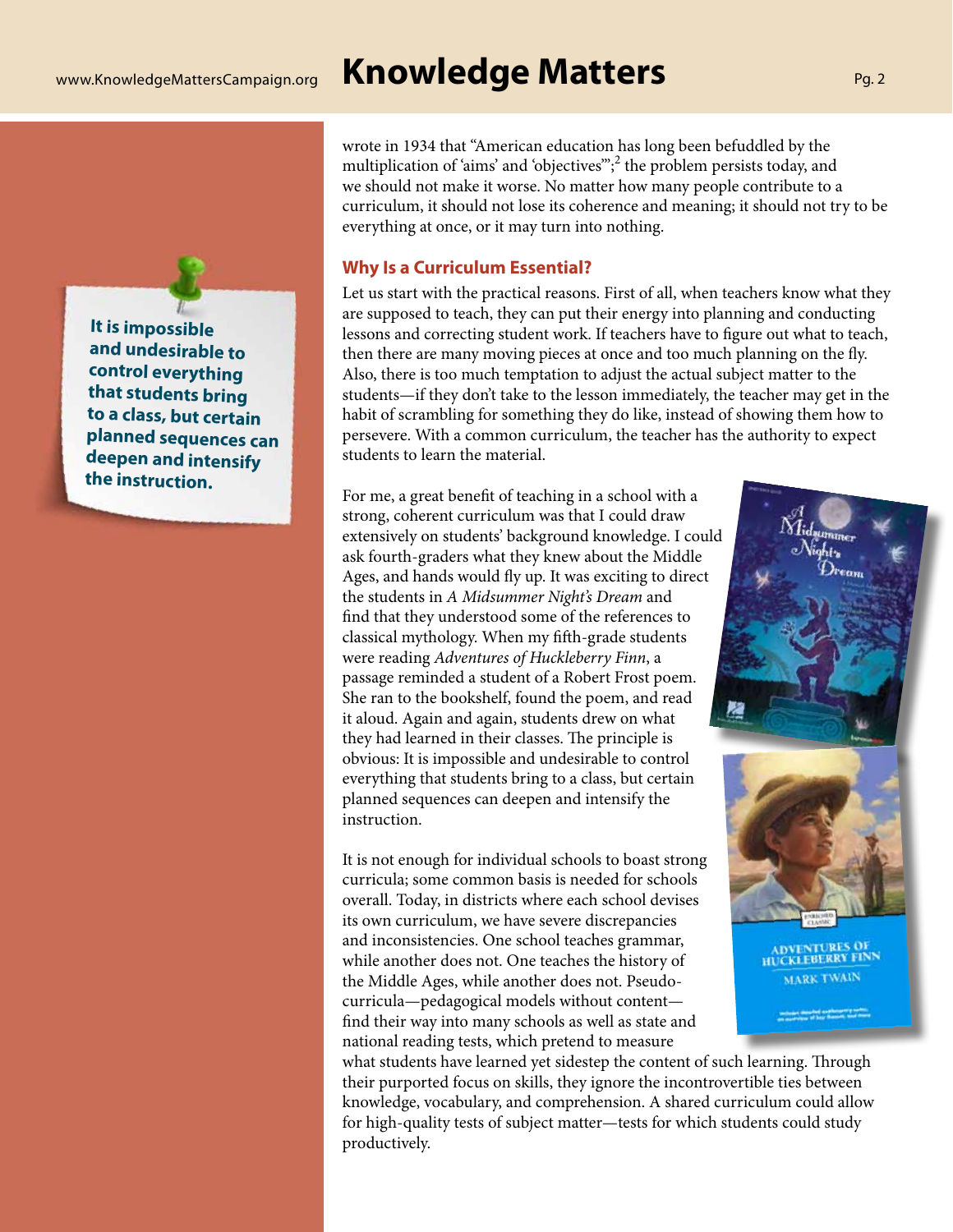# www.KnowledgeMattersCampaign.org **Knowledge Matters** Pg. <sup>3</sup>

**When there is no curriculum, teachers are kept busy but not necessarily in the best ways.**

A shared curriculum not only allows for meaningful assessments but helps ensure continuity from grade to grade, school to school, and town to town. If a family moves from one town to another, the curriculum helps prevent needless repetition. I attended many schools when I was a child; it seemed that almost every year, until high school, we began by making a family tree for social studies and learning about sets and subsets in math. Many children endure units on "me and my community" year after year. (Sadly, this also happens to some students who do not change schools, but who attend schools where there is no curriculum and little or no coordination among teachers.) A curriculum would protect students against this kind of redundancy.

The list of practical benefits continues. Schools are in a position to seek out the best books possible when they know what will be taught. Teachers, working together and individually, may refine their teaching of certain topics over the years, since the topics will not be taken away. Materials that accompany the curriculum—such as tests and textbooks—can be strengthened if the curriculum is not constantly changing. Parents can tell whether or not their children are learning, since they know what their children are supposed to learn. Summer school, for students who need it, can ensure that students master the previous year's specific content and skills, and can also preview the coming year's challenges. Cities and towns may hold special events related to the curriculum for instance, there might be a lecture on space exploration, a discussion of Martin Luther King, Jr.'s "Letter from Birmingham City Jail," or a performance of Sergei Prokofiev's *Peter and the Wolf.* Students might take field trips to attend a play or view works of art that they have studied.

What about the intellectual benefits of curriculum? I have hinted at them above. A curriculum allows a school or community to come together over a topic or work; it allows students, teachers, and parents to probe the topic more deeply. Teachers' professional development sessions may be devoted to topics in philosophy, literature, science, and other subjects, not just to the latest mandates and pedagogical techniques. Imagine a teacher seminar on Plato's *Republic*, Rabindranath Tagore's *The Post Office*, or Eugene Ionesco's *Rhinocero*s—how interesting that would be! When teachers have the opportunity to probe the very topics that they are teaching, to challenge each other, and to build on existing resources, they have that much more to bring to their students. The students, being immersed in meaningful subjects, will bring their learning to their families and friends.

Just as a curriculum brings people together, it makes room for solitary thought. Teachers need time to plan and think alone as well as with others. They need intellectual stimulation and challenge, quiet hours with the books and problems. A curriculum allows teachers to pursue topics in depth. If it is known that



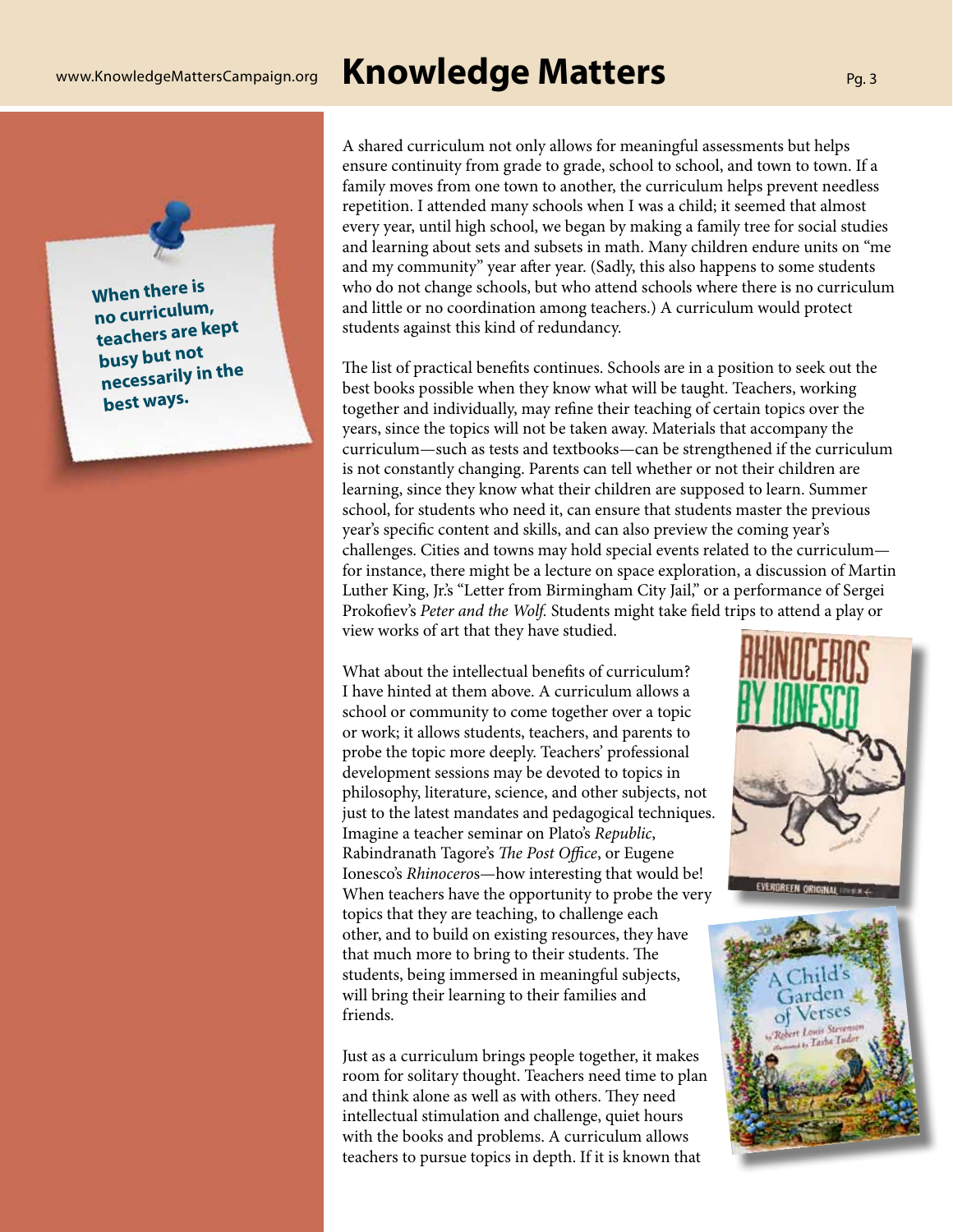students will be reading Robert Louis Stevenson, then the teacher may delve into *A Child's Garden of Verses*—both for pleasure and for preparation. There is room to focus on something worthy. When there is no curriculum, teachers are kept busy but not necessarily in the best ways. After selecting what to teach, chasing after the materials, and putting together lessons, teachers have little time to think about the chosen topic, to consider different ways of teaching it, or to respond to students' insights and difficulties. A curricular plan, by establishing certain things, leaves more room for thinking, especially if administrators are careful to keep the peripheral duties to a minimum.

This leads into some philosophical reasons for a curriculum. A curriculum allows schools to uphold things of importance and beauty. We do children no favor by pretending all texts are equal, all opinions are equal, all writing is wonderful, and everyone is a poet; it is simply not so. There is poetry that makes the jaw drop and "poetry" that has not earned the name. Even if we disagree over what is good, we must dare to select the best. In 2008, when I directed my elementary school students (at a school with a strong curriculum) in *A Midsummer Night's Dream,* I saw how they took to the language. One boy had wanted with all his heart to play the role of Nick Bottom, and his zesty rendition made the audience roar: "The raging rocks / And shivering shocks / Shall break the locks / Of prison gates...." Once, when I was bringing the second-graders up to the fourth floor to rehearse, I reminded them, "Walk quietly, like fairies." A girl chimed in, quoting from the play: "And hang a pearl in every cowslip's ear!"<sup>3</sup> It was clear that their imagination had been fired up by Shakespeare's language. *A Midsummer Night's Dream* was part of the fifth-grade curriculum; having students perform it was an extension and enhancement of this. Had the play not been in the curriculum at all, the production might have seemed an extravagance or impossibility. But because it was part of the established course of study, it was also part of the school culture. Even the younger students, who had never read Shakespeare before, had heard of Shakespeare from the older students. Some students read the play at home with their parents, siblings, and relatives. Teachers talked about Shakespeare in their classes and gave students opportunities to perform their scenes and monologues for their fellow students. Long after the final performance, Shakespeare was in the air.

As it makes room for things of importance and beauty, an excellent curriculum keeps fads at bay. If a school understands what it is teaching and why, if it is willing to defend its choices, then no random consultant or salesperson will be able to convince the school to buy the latest program, package, or gadget. When considering something new, teachers and administrators will ask themselves and each other, "Does this contribute to our curriculum, to what we are doing and what we value?" If it does, they might consider it further. If it doesn't, they will turn it down. There will still be distractions, fads, and jargon, but their clout will be greatly diminished.

Some may object that a curriculum should be spontaneous, not fixed, that the teacher and students should have room to delve into a topic that comes up unexpectedly. Educator and reformer Deborah Meier describes a time when the schoolyard at the Mission Hill School in Boston was full of snails, and the school embarked on a three-month study of snails. $\mathrm{^{4}}$  This kind of spontaneous investigation can delight the mind and inspire future study. It

**We do children no favor by pretending all texts are equal, all opinions are equal, and everyone is a poet.**

 $\sqrt{2}$ 

**As it makes room for things of importance and beauty, an excellent curriculum keeps fads at bay.**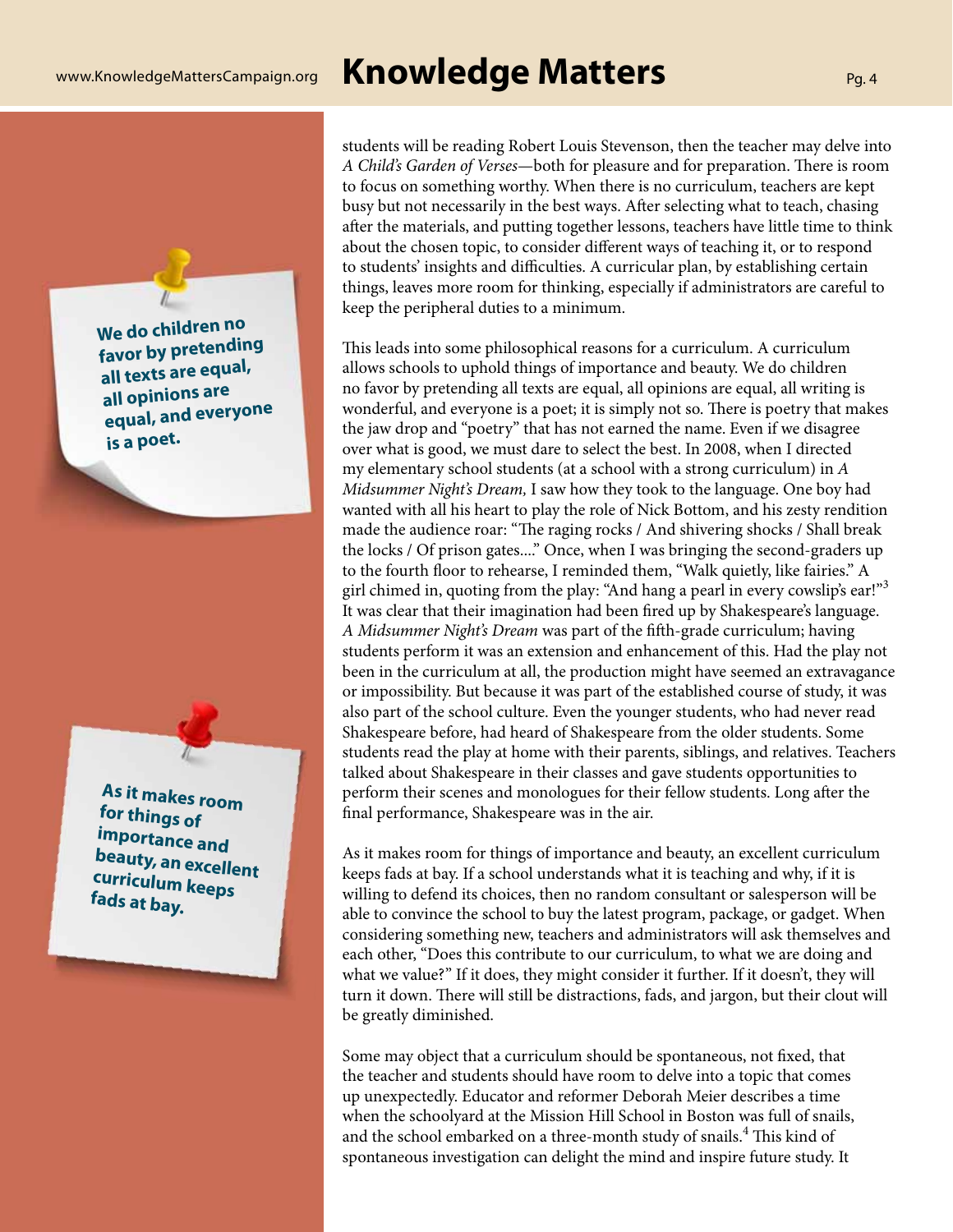**It is vital for** 

**ideas.**

**students to learn about other places and times, and to work with abstract** 

# www.KnowledgeMattersCampaign.org **Knowledge Matters** Pg. <sup>5</sup>

topic spontaneously here and there (which would be possible with a common curriculum that took just 50 to 75 percent of instructional time), but it should do so judiciously and sparingly. An established curriculum has great advantages: Teachers can think about it long in advance and schools can build their resources over time. Also, as interesting as "real-world" education can be, it needs a counterbalance; it is vital for students to learn about other places and times, and to work with abstract ideas.

also takes tremendous teacher expertise and can easily go awry. A school should have the flexibility to devote extra time to certain topics, or to pursue a

A good curriculum has no shortage of surprises. Far from damping the intellect and spirit, it allows the mind to play. Just as a hundred musical variations can come from a single theme, so a rich variety of lessons can spring from a single topic. But curriculum is not only a boon to the imagination; it is a necessity. Without a curriculum, we risk confusion, inconsistency, loss of common knowledge, and loss of integrity. Because every school needs some kind of structure, mandates will likely fill the void—mandates about how to arrange the desks, what to put up on the walls, what to write on the board, where to walk, and what to say. That is far more constraining than a curriculum. It is not easy to arrive at a shared curriculum, but the work is urgent, elemental, and lasting. Let it begin.

### **Endnotes**

<sup>1</sup> Lewis Carroll, *The Annotated Alice: Alice's Adventures in Wonderland & Through the Looking Glass* (New York: Norton, 1999), 162.

2 William C. Bagley, *Education and Emergent Man: A Theory of Education with Particular Application to Public Education in the United States* (New York: Nelson, 1934), 120.

3 William Shakespeare, *A Midsummer Night's Dream* (New York: Washington Square, 1993), 1.2.29–32, 2.1.15.

4 Deborah Meier, *In Schools We Trust: Creating Communities of Learning in an Era of Testing and Standardization* (Boston: Beacon, 2002), 20; and Deborah Meier, "'Data Informed,' Not 'Data Driven,'" *Bridging Differences* (blog), Education Week, March 5, 2009.

*This article is adapted, with permission, from "The Spark of Specifics: How a Strong Curriculum*  Enlivens Classroom and School Culture," which appeared in the winter 2010–2011 issue of American Educator.